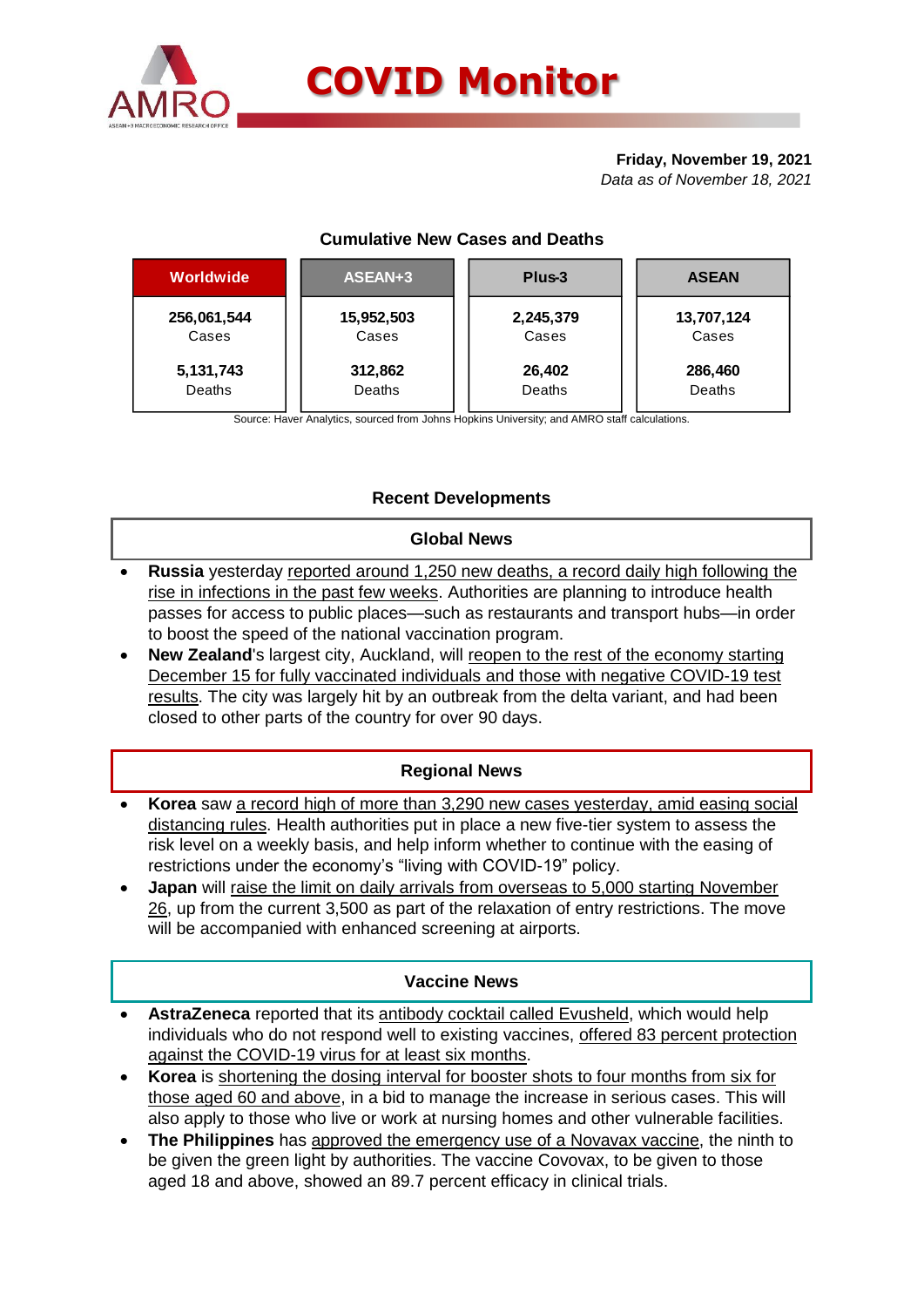|                      |          | <b>Total Cases Cases per 1M</b> | <b>New</b>               | New Cases <sup>1</sup>                            | <b>New Cases</b>         | <b>ANew</b>              | Δ% New                   | <b>Total</b>  | <b>New</b>          | <b>Fatality</b> |
|----------------------|----------|---------------------------------|--------------------------|---------------------------------------------------|--------------------------|--------------------------|--------------------------|---------------|---------------------|-----------------|
| <b>Economy</b>       | (000)    | <b>Population</b>               | $\text{Case} \text{s}^1$ | since $2020^2$                                    | per 1M Pop. <sup>1</sup> | $\text{Case} \text{s}^1$ | $\text{Case} \text{s}^1$ | <b>Deaths</b> | Deaths <sup>1</sup> | Rate (%)        |
| Global               | 256.062  |                                 | 525,887                  | للممسر                                            |                          | 48.710                   | 0.2                      | 5.131.743     | 7,318               | 2.0             |
| ASEAN+3              | 15,953   |                                 | 30,577                   | $\longrightarrow \wedge$                          |                          | 1,131                    | 0.2                      | 312,862       | 491                 | 2.0             |
| Plus-3               | 2,245    |                                 | 2,829                    |                                                   |                          | 390                      | 0.1                      | 26.402        | 26                  | 1.2             |
| <b>ASEAN</b>         | 13,707   |                                 | 27,748                   |                                                   |                          | 741                      | 0.2                      | 286.460       | 464                 | 2.1             |
|                      |          |                                 |                          |                                                   |                          |                          |                          |               |                     |                 |
| China                | 98       | 70                              | 47                       |                                                   | $\Omega$                 | $-24$                    | 0.0                      | 4,636         | $\Omega$            | 4.7             |
| Hong Kong, China     | 12       | 1,623                           | 3                        | ilm                                               | $\Omega$                 | $\Omega$                 | 0.0                      | 213           | 0                   | 1.7             |
| Japan                | 1,725    | 13,720                          | 154                      |                                                   | $\overline{1}$           | $-33$                    | 0.0                      | 18,338        | 3                   | 1.1             |
| Korea                | 409      | 7,859                           | 2,626                    |                                                   | 50                       | 446                      | 0.7                      | 3,215         | 23                  | 0.8             |
|                      |          |                                 |                          |                                                   |                          |                          |                          |               |                     |                 |
| Indonesia            | 4,252    | 15,757                          | 370                      |                                                   | $\overline{1}$           | $-53$                    | 0.0                      | 143,709       | 14                  | 3.4             |
| Malaysia             | 2,570    | 77,347                          | 5,816                    | $\overline{\phantom{a}}$                          | 175                      | 605                      | 0.2                      | 29.892        | 51                  | 1.2             |
| Philippines          | 2,822    | 25,643                          | 1,501                    |                                                   | 14                       | $-729$                   | 0.1                      | 46,422        | 222                 | 1.6             |
| Singapore            | 245      | 42,935                          | 2,105                    |                                                   | 369                      | $-623$                   | 0.9                      | 619           | 10                  | 0.3             |
| Thailand             | 2,044    | 30,054                          | 6,737                    |                                                   | 99                       | 251                      | 0.3                      | 20,254        | 53                  | 1.0             |
|                      |          |                                 |                          |                                                   |                          |                          |                          |               |                     |                 |
| Brunei Darussalam    | 14.40    | 31,927                          | 49                       | aA.                                               | 108                      | $-25$                    | 0.3                      | 96            | 0                   | 0.7             |
| Cambodia             | 119.74   | 7,153                           | 55                       | M                                                 | 3                        | $-15$                    | 0.0                      | 2,887         | 5                   | 2.4             |
| Lao PDR              | 58.80    | 8,092                           | 1,117                    |                                                   | 154                      | 129                      | 2.1                      | 116           | 3                   | 0.2             |
| Myanmar              | 516.15   | 9,670                           | 774                      |                                                   | 15                       | $-189$                   | 0.2                      | 18,989        | 15                  | 3.7             |
| Vietnam              | 1,065.47 | 11,052                          | 9,225                    |                                                   | 96                       | 1,388                    | 0.9                      | 23,476        | 90                  | 2.2             |
|                      |          |                                 |                          |                                                   |                          |                          |                          |               |                     |                 |
| Australia            | 196      | 7,531                           | 1,225                    |                                                   | 47                       | $-153$                   | 0.6                      | 1,933         | 9                   | 1.0             |
| Brazil               | 21,990   | 104,032                         | 9,338                    |                                                   | 44                       | $-1,442$                 | 0.0                      | 612,144       | 274                 | 2.8             |
| France               | 7,168    | 110,288                         | 13,255                   | $\lambda$                                         | 204                      | 4,087                    | 0.2                      | 115,947       | 43                  | 1.6             |
| Germany              | 5,272    | 63,535                          | 44,941                   |                                                   | 542                      | 11,331                   | 0.9                      | 98,751        | 194                 | 1.9             |
| India                | 34,479   | 25,175                          | 9,190                    |                                                   | $\overline{7}$           | $-2,300$                 | 0.0                      | 464,623       | 276                 | 1.3             |
| United Kingdom       | 9,773    | 145,308                         | 46,324                   | ۰۸.                                               | 689                      | 12,012                   | 0.5                      | 143,999       | 209                 | 1.5             |
| <b>United States</b> | 47,317   | 142,930                         | 94,767                   | $\mathcal{M}_{\underbar{\bf{m}}\mathbf{\Lambda}}$ | 286                      | 22,575                   | 1.2                      | 765,087       | 1,287               | 1.6             |

#### **ASEAN+3 and Selected Economies: COVID-19 Cases and Deaths**

Source: Haver Analytics, sourced from Johns Hopkins University; and AMRO staff calculations.

1/ Values show the 7-day average. 2/ Since January 31, 2020.

# **ASEAN+3 and Selected Economies:**

**Cumulative Vaccines Administered**

# **ASEAN+3 and Selected Economies: Vaccinations and Aspired Population Coverage**





■ Fully vaccinated **Vaccinated Vaccinated with one dose** □ To be vaccinated to reach 2021 target ■ Vaccinated with at least one dose

Source: Haver Analytics, sourced from Our World in Data; and AMRO staff calculations.

Note: Single vaccination doses only. This does not measure the number of people vaccinated, as two doses are required with most available vaccines. Data is reported at irregular intervals; numbers show latest available.

Sources: Our World in Data via Haver Analytics; various media sources; Economist Intelligence Unit; and AMRO staff estimates and calculations. Note: Percent of population vaccinated shows total administered doses divided by two to reflect the two-dose regime of most vaccines—it does not necessarily reflect the actual number of fully vaccinated people. Aspired 2021 targets and completion dates of widespread vaccination are goals, forecasts, or estimates.

<sup>■</sup> Aspired 2021 target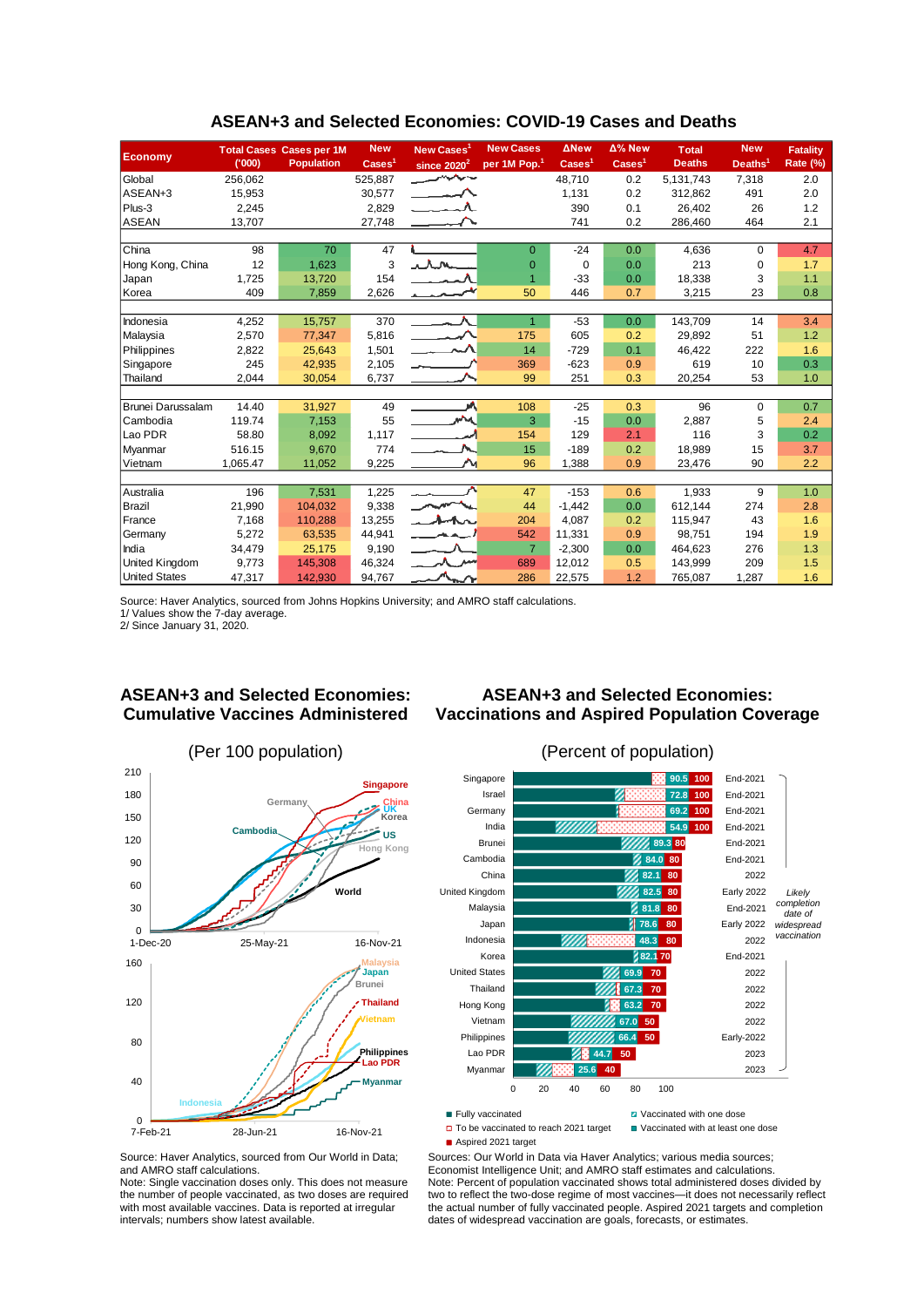



Source: Haver Analytics, sourced from Johns Hopkins University; and AMRO staff calculations.